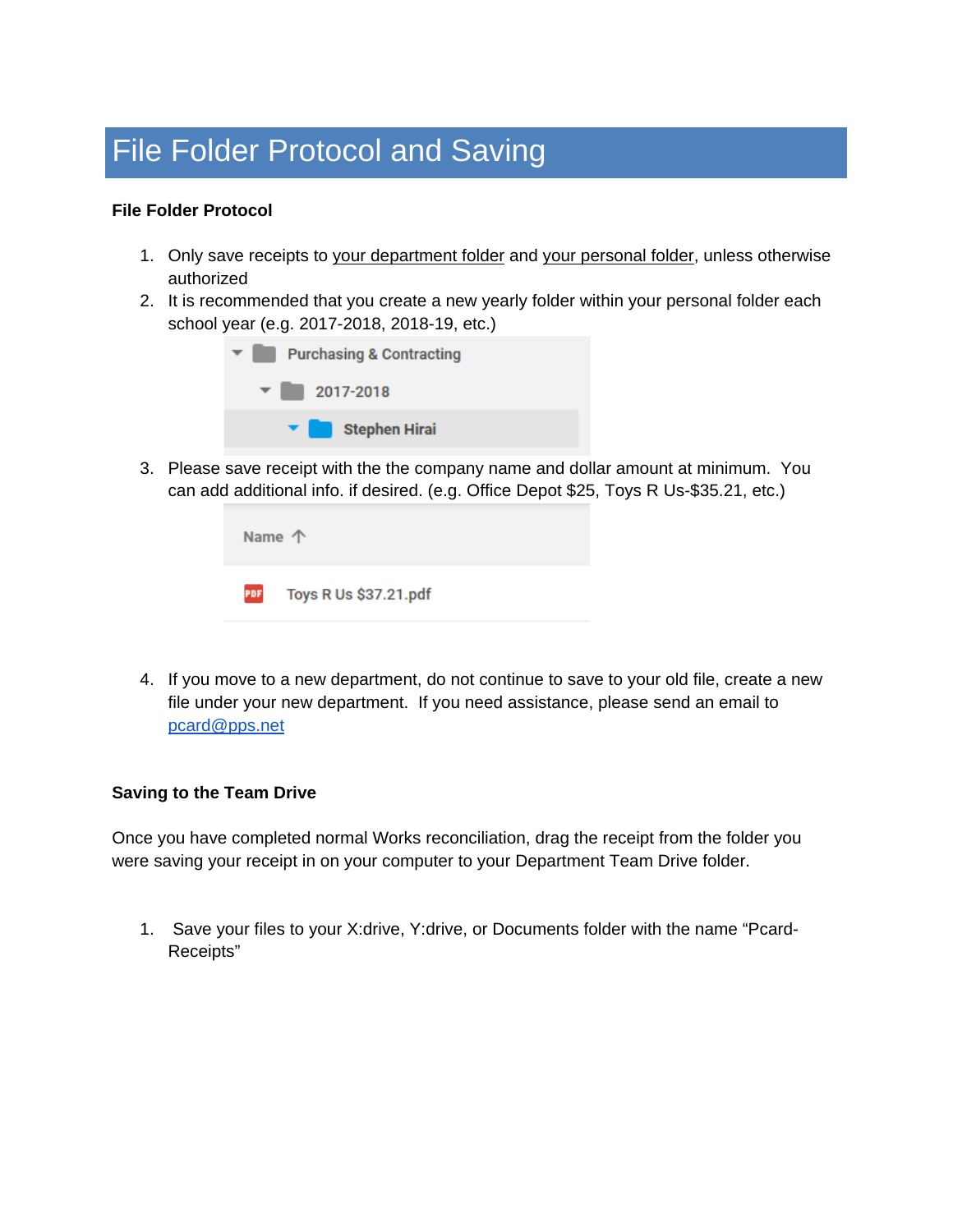|                                                                                           |                       |                  |                                    | الهارس         | x         |  |
|-------------------------------------------------------------------------------------------|-----------------------|------------------|------------------------------------|----------------|-----------|--|
| > Computer > PURCHASING (\\ppsfiles.ad.ppsnet\sites\besc) (X:) > Pcard-Receipts > Stephen |                       |                  | $\bigstar$<br>$\blacktriangledown$ | Search Stephen | ۹         |  |
| New folder<br>Organize v<br>Burn                                                          |                       |                  |                                    | BE +<br>$\Box$ | $\bullet$ |  |
| Windows (C:)<br>۸                                                                         | Name                  | Date modified    | Type                               | Size           |           |  |
| besc (\\ppsfiles.ad.ppsnet\sites) (U:)                                                    | Toys R Us-\$37.21.pdf | 6/1/2017 2:19 PM | <b>PDF File</b>                    | 69 KB          |           |  |
| AllSites (\\ppsfiles.ad.ppsnet\sites) (W:)                                                |                       |                  |                                    |                |           |  |
| PURCHASING (\\ppsfiles.ad.ppsnet\sites\besc) (X:)                                         |                       |                  |                                    |                |           |  |
| 2007-2008 AND PRIOR                                                                       |                       |                  |                                    |                |           |  |
| 2009-2010                                                                                 |                       |                  |                                    |                |           |  |
| 2010-2011                                                                                 |                       |                  |                                    |                |           |  |
| 2012-2013                                                                                 |                       |                  |                                    |                |           |  |
| 2013-2014                                                                                 |                       |                  |                                    |                |           |  |
| 2014-2015                                                                                 |                       |                  |                                    |                |           |  |
| 2015-2016                                                                                 |                       |                  |                                    |                |           |  |
| 2016-2017                                                                                 |                       |                  |                                    |                |           |  |
| 2017-2018                                                                                 |                       |                  |                                    |                |           |  |
| <b>Connect Archive</b>                                                                    |                       |                  |                                    |                |           |  |
| Pcard-Receipts                                                                            |                       |                  |                                    |                |           |  |
| Aidan<br>Ξ                                                                                |                       |                  |                                    |                |           |  |
| Eloisa                                                                                    |                       |                  |                                    |                |           |  |
| Emily                                                                                     |                       |                  |                                    |                |           |  |
| Kellie                                                                                    |                       |                  |                                    |                |           |  |
| Kim                                                                                       |                       |                  |                                    |                |           |  |
| Lynn<br>Paul                                                                              |                       |                  |                                    |                |           |  |
| Samara                                                                                    |                       |                  |                                    |                |           |  |
| Stephen                                                                                   |                       |                  |                                    |                |           |  |
| <b>Travis</b>                                                                             |                       |                  |                                    |                |           |  |
| <b>PROCEDURES</b>                                                                         |                       |                  |                                    |                |           |  |
| <b>PROJECT REQUESTS</b>                                                                   |                       |                  |                                    |                |           |  |
| ۰<br>SOLICITATIONS (ALL)                                                                  |                       |                  |                                    |                |           |  |
| Offline status: Online<br>1 item                                                          |                       |                  |                                    |                |           |  |
| Offline availability: Not available                                                       |                       |                  |                                    |                |           |  |
|                                                                                           |                       |                  |                                    |                |           |  |

2. Open your department's Google Team Drive folder, then your personal folder.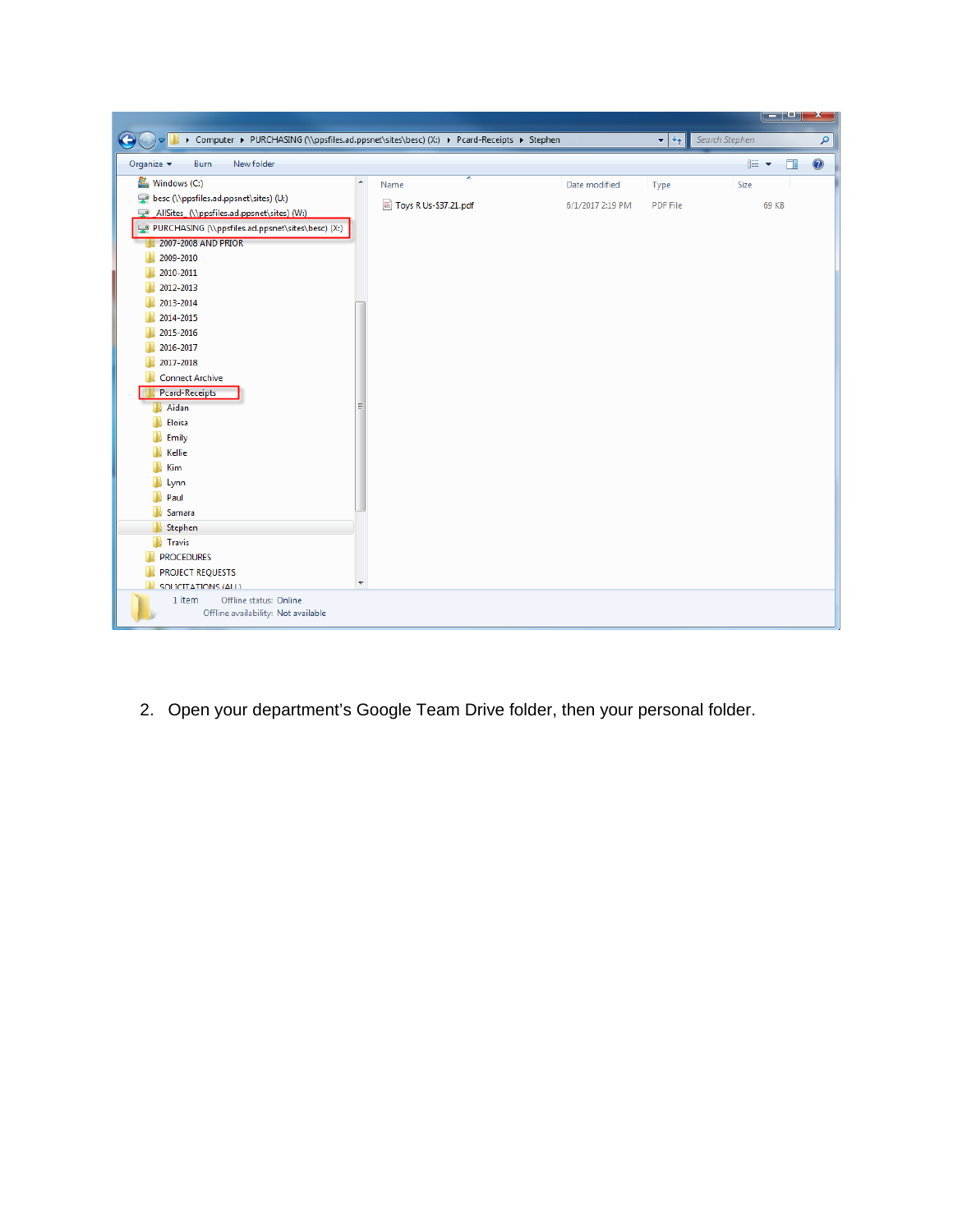| <b>Drive</b>                   | Q<br><b>Search Drive</b>                        |
|--------------------------------|-------------------------------------------------|
| <b>New</b>                     | P-Card Receipts ▼<br>45 members   + Add members |
|                                | Name 个                                          |
| $\triangle$<br><b>My Drive</b> | Mt. Tabor                                       |
| 씍<br><b>Team Drives</b>        |                                                 |
| <b>P-Card Receipts</b>         | <b>Nutrition Services</b>                       |
| Abernethy<br>r<br>E            | OSM - Office of School Modernization            |
| Accounting                     |                                                 |
| Arleta                         | OTL                                             |
| <b>Athletics</b>               | <b>Purchasing &amp; Contracting</b>             |
| Atkinson                       |                                                 |
| Beach                          | Richmond                                        |
| <b>Bridger</b>                 | Rigler                                          |
| <b>Buckman</b>                 |                                                 |

## P-Card Receipts > Purchasing & Contracting > 2017-2018 +



3. Drag the file from your computer saved folder, into your Google receipt folder. Make sure you are able to see both the Google Drive screen and your folder screen.